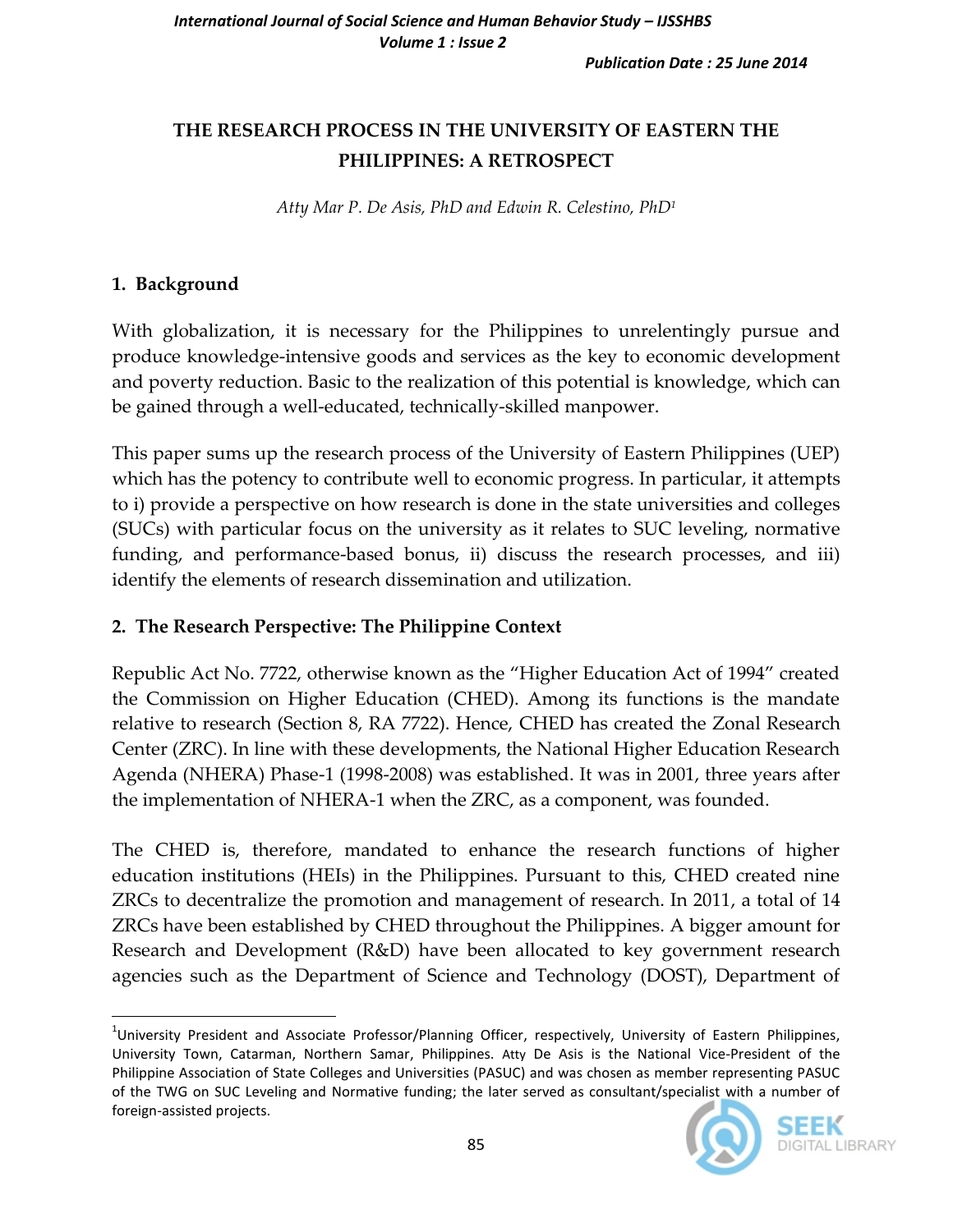Agriculture (DA), Commission on Higher Education (CHED) and State Universities and Colleges (SUCs) to produce high-value, knowledge-intensive goods and services aimed at uplifting the well-being of the people (Angara, 2008).

### **3. Relevant and Responsive Research, Development and Extension (RDE)**

CHED supports the conduct of SUCs RDE aimed at generating, adapting and transferring or applying new knowledge and technologies for improving productivity and livelihood, promoting peace, empowering women, protecting the environment, reducing disaster devastation, and alleviating poverty.

ZRCs and seven (7) research program component implementers were identified and mobilized by CHED to help improve research capability and enhance research productivity among HEIs. These research centers, in turn, established networks/communities of researchers that are now actively implementing CHEDfunded R&D programs/projects that are aimed at generating/adapting knowledge/technologies that could be transferred to/applied by end-users for enhancing productivity and quality of life, particularly the disadvantaged sector of the communities.

It is the purpose of this paper to provide a perspective of the initiatives being undertaken in fulfilling the Zonal Research Program (ZRP) that is based on the Region's development vision and goals.

### **4. CHED Research Agenda**

The Medium-Term Higher Education Development and Investment Plan (MTHEDIP) 2001-2004 outlines the research agenda to address the concerns on higher education. Said research agenda is further supported by RA 8292, known as "Higher Education Modernization Act of 1997" which provides the establishment of research and extension centers of the SUCs to promote the development of the latter. The focus, are as follows:

- 1. Quality and Excellence
- 2. Relevance and Responsiveness
- 3. Utilization of Information and Communication Technology
- 4. Access and Equity
- 5. Efficiency and Effectiveness

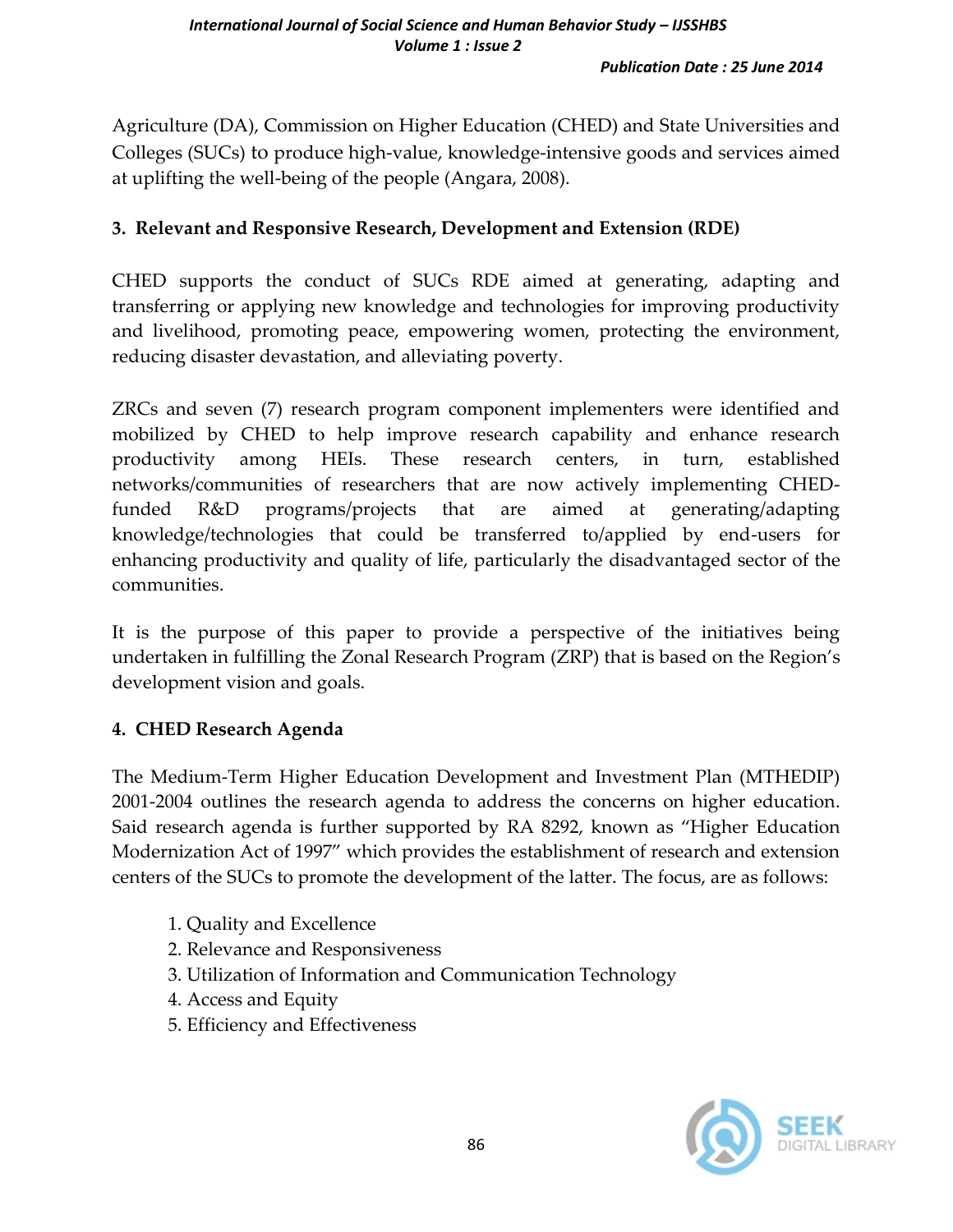# **5. SUC Leveling**

The SUC leveling is base on the total point scores earned/obtained in the four Key Result Areas. The Department of Budget and Management, and the Commission of Education through a Joint Circular No. 1, Series. 2003 outline the SUC Leveling, as follows:

| <b>Key Result Area (KRA)</b>                                                      | <b>Maximum</b><br><b>Points</b> | <b>Minimum Points</b> |         |         |              |
|-----------------------------------------------------------------------------------|---------------------------------|-----------------------|---------|---------|--------------|
|                                                                                   |                                 | IV                    | $III-A$ | $III-B$ | $\mathbf{H}$ |
| A. Quality and Relevance of<br>Instructions                                       | 17                              | 14                    | 10      | 8       | 6            |
| <b>B.</b> Research Capability and<br>Outputs Within the Last Three<br>$(3)$ Years | 8                               | 6                     | 4       | 6       | 3            |
| C. Relations with and Services to<br>the Community                                | 5                               | 4                     | 3       | 3       |              |
| D. Management of Resources                                                        | 5                               | 4                     | 3       | 3       |              |
| <b>Total</b>                                                                      | 35                              | 28                    | 20      | 20      |              |

The UEP being a HEI undertakes the functions of a state university primarily its legal mandate to conduct research. At the same time faculty keeps with the development in their discipline through their personal study and the and the faculty development programs, which aim to upgrade and update their knowledge, skills and competitiveness. The four (4) KRAs represent the major indicators that would measure the stages of development and institutional performance of the SUCs (Joint Circular No. 1, Series. 2003). UEP has met the minimum points for KRA-A (10 points) and KRA-B (6 points) for Level III-A.

### **6. SUCs Normative Funding Formula**

The application of the normative funding formula has resulted in UEP's greater reliance on internally generated income through various fund generation sources. However, the implementation of the NFF has not exhibited the desired effect on (i) shifting SUC enrollment toward priority courses, and (ii) improving the quality of instruction (Manasan, 2012). The per student SUCs receipts from school fees is not related with ability to pay of households. Together with the low overall level of schools' fees it tends to indicate some scope for SUCs to increase tuition and other school fees.

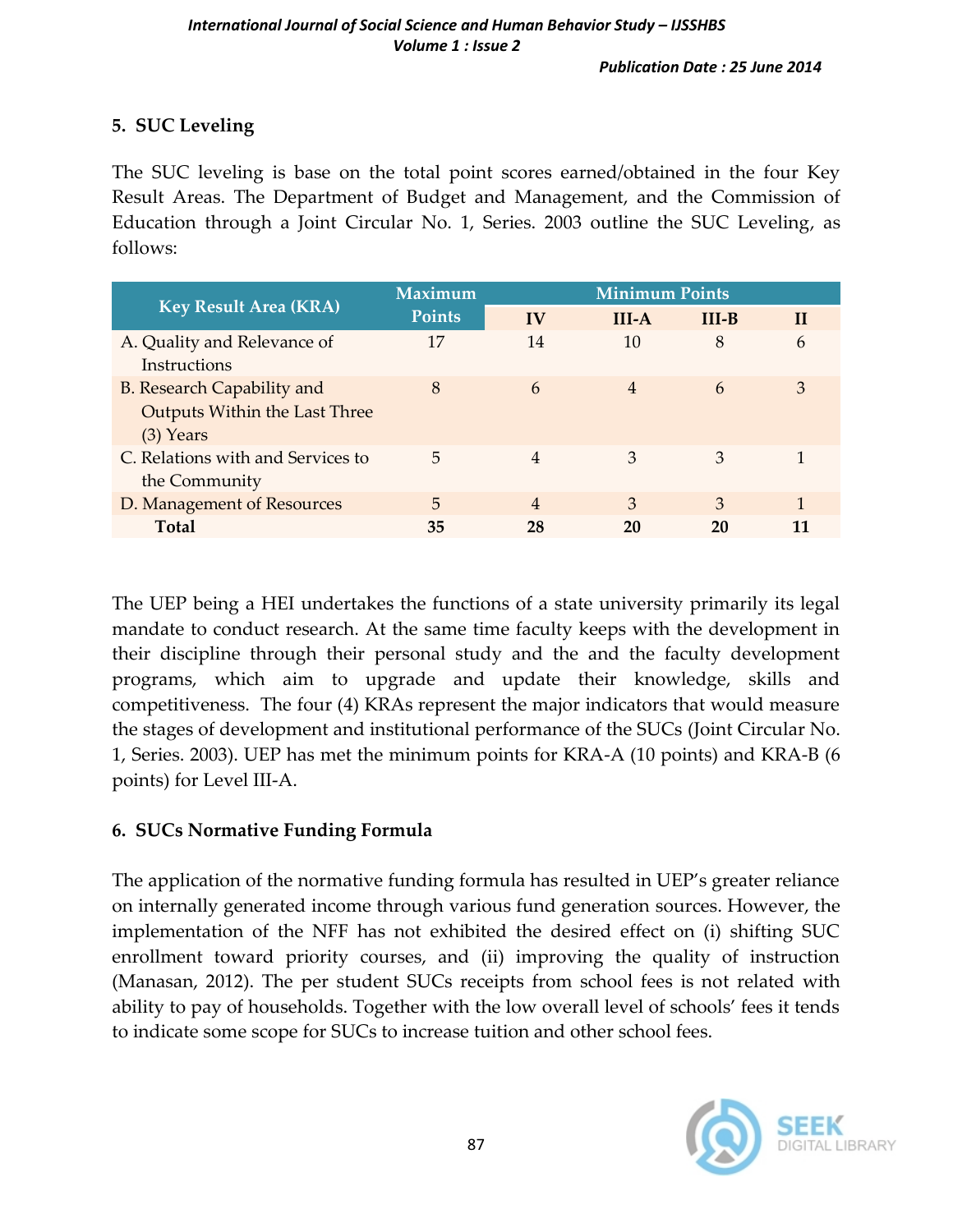## **7. Performance-Based Bonus**

SUCs want to determine the reasonable balance between faculty/employee loyalty and commitment, and performance of the SUC. Toward this end, President Aquino seeks to determine the sensible balance between employee's commitments vis-a-vis performance. The Performance-Based Information System (PBIS) consists of the PhP5,000 across-the-board bonus in the form of the existing Productivity Enhancement Incentive (PEI) and a top-up bonus known as Performance-Based Bonus (PBB) which is given annually to government personnel in accordance with their contribution to the accomplishment of their department's overall targets and commitments (Memorandum Circular No. 2013-01) and other items factored in by CHED.

## **8. The Research Process at the University of Eastern Philippines**

## *8.1 Generation of Research Proposal*

Research in the university takes into account the National, Regional, and Institutional priorities as provided for in the Science and Technology Agenda for National Development (STAND). The Visayas Coordinated Agricultural Research Program (VICARP), a Visayas State University-led, and the Eastern Visayas Council for Industry and Energy Research and Development (EVCIERD), are the Philippine Council for Agriculture, Forestry and Natural Resources Research and Development (PCARRD) regional Network for research.

The University In-House Review is the venue for the review of proposals by the Technical Working Group (TWG). The results of the proposal is returned to the researcher for improvement, taking into account the suggestions and recommendations of the committee. The revised proposal is presented to the University annual Final Research In-house Review. Suggestions are introduce to deepen the proposal before it is endorsed by UREC for external funding either to DOST, PCARRD, and BAR while the rest are submitted to CHED. All research proposals approved during the In-house review will be recommended by the UREC to the Board of Regents for approval.

# *8.2 Periodic Monitoring and Submission of Progress Report*

There is a periodic monitoring on the progress of research by the UREC. The TWG is tasked to do the monitoring of the research projects vis-a-vis the plan of action in the approved proposal. Similarly, the researcher is required to submit a monthly progress report through the UREC to keep track of the progress of the research. A terminal report of the study is required to windup of the research.

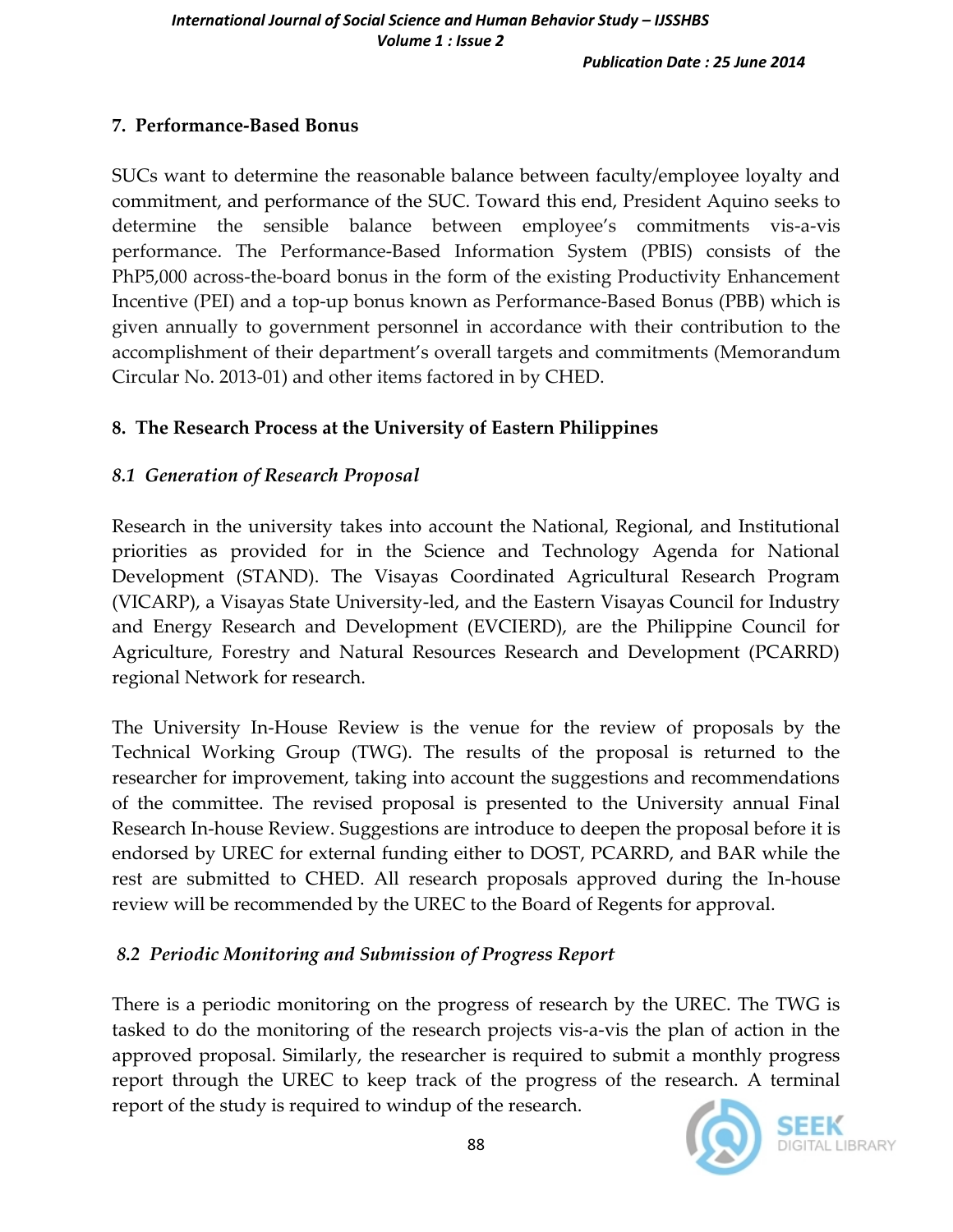# *8.3 Evaluation and Final Review*

Upon completion of the research work, the researcher will have to present the outcomes through a scientific research forum of the final review (University In-House Review). The final manuscript will be submitted to the UREC for final editing by the editorial board for publication. The researcher can also present the research outcomes in any regional, national, and international scientific research forum. The researcher may also opt to publish, where appropriate, in any regional, national and international refereed journal of the researchers' choice as long as the research findings meet the scientific rigors.

### *8.4 Utilization and Dissemination*

Dissemination is not synonymous with publication. Simply, creating documents or innovations and sending out information through an article in a scholarly journal, will not create a "utilization". A successful utilization model must rely on effective and welldefined interactions between basic process elements of the potential user, the content of the message, the context required to obtain the message, the medium of the message, and the source of the message/research result(s).

### **9. Concluding Remarks**

SUCs and research institutions play a key role in research processes. Basic research, trials and tests should and must be done. There is a need to establish working linkages with industries and businesses and collectively produce an enabling environment of networking and exchange in a global perspective. Innovations or inventions should be translated into commercial goods and services designed to uplift people's lives.

A research and education network should be created to allow collaborative R&D among academe, government, and research institutions and provide leadership to SUCs. In the same way, national and local governments, policymakers, and research institutions, media, industries, and the private sector have to forge strong and functional partnerships to support and strengthen competitiveness.

It will take time to heighten the S&T. It needs imaginativeness, resolute government leadership, sustained funding and commitment among scientists to achieve the strategic perspective to create a future where our people can bear the fruits of research outcomes for a quality life of a greater majority.

*References:*